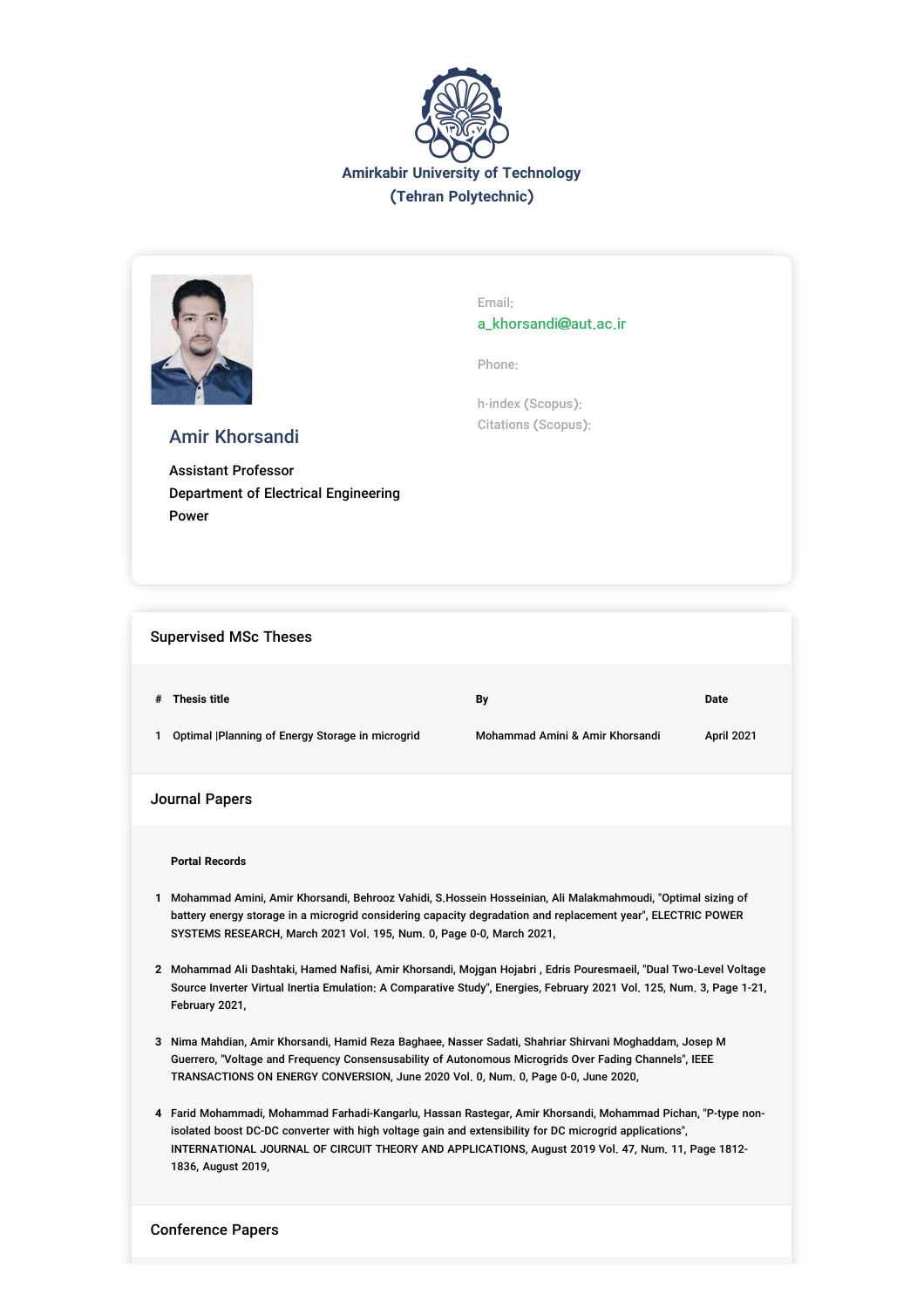#### **Portal Records**

- **1** Amirhossein Solat, Amir Khorsandi, Alireza Solat, Gevork B. Gharehpetian, S.Hossein Hosseinian, "Economic and Environmental Analysis of DER Integration in Smart Homes with Development of RTP and DLC ", 28th Iranian Conference on Electrical Engineering, ICEE 2020, August 2020
- **2** Mohammad Ali Dashtaki, Hamed Nafisi, Edris Pouresmaeil, Amir Khorsandi, "Virtual Inertia Implementation in Dual Two-Level Voltage Source Inverters ", 11th International Power Electronics, Drive Systems and Technologies Conference (PEDSTC 2020), February 2020
- **3** Matin Vatani, Saman Ahmadi, Mojtaba Agha-Mirsalim, Amir Khorsandi, "Performance Analysis of a Novel Linear Switched Reluctance Motor with Transverse-Flux and Four-sided Structure ", Power Electronics, Drive Systems and Technologies Conference, February 2020
- **4** Behnam Mohamadian Mosamam, Mojtaba Agha-Mirsalim, Amir Khorsandi, "Modelling, Analysis, and SS Compensation of the Tripolar Structure of Wireless Power Transfer (WPT) System for EV Applications ", 11th Power Electronics, Drive Systems and Technologies Conference, February 2020
- **5** Shokoufeh Valadkhani, Mojtaba Agha-Mirsalim, Amir Khorsandi, "DC/DC Full-Bridge Converter for Cathodic Protection Application with Phase-shift Control Method and No Auxiliary Circuit ", Power Electronics, Drive Systems and technologies Conference, February 2020
- **6** Mohammad Amin Jalali Kondelaji, Mehdi Zarei Tazehkand, Ehsan Farmahini Farahani, Mojtaba Agha-Mirsalim, Amir Khorsandi, "A Preliminary Study on Flux-Boosted Enhanced-Torque Switched Reluctance Motors: Teethed-Pole and PM-Inserted Structures ", (Power Electronics, Drive Systems, and Technologies Conference (PEDSTC, February 2020
- **7** Hesamedin Abdoli, Amir Khorsandi, Bahman Eskandari, Javad Shokrollahi Moghani, "A New Reduced Switch Multilevel Inverter for PV Applications ", The Power Electronics, Drive Systems, and Technologies Conference (PEDSTC), February 2020
- **8** Mohammadreza Saidabadi, Mehrdad Abedi, Hamed Nafisi, Amir Khorsandi, "Small signal stability improvement via coordination of PSS's and SOFC power conditioner by PSO algorithm ", 34th International Power System Conference, December 2019
- **9** Arian Shah Kamrani, Hossein Askarian Abyaneh, Hamed Nafisi, Mousa Marzband, Amir Khorsandi, "An Innovative Method For Route Mapping of Battery Electric Vehicles ", Smart Grid Conference 2019 (SGC2019), December 2019
- **10** Farid Mohammadi, Hassan Rastegar, Amir Khorsandi, Mohammad Farhadi-Kangarlu, Mohammad Pichan, "Design of a High Efficiency and High Voltage Gain Extendable Non-Isolated Boost DC-DC Converter ", (The International Power Electronics, Drive Systems and Technologies Conference (PEDSTC2019, February 2019
- **11** Mohammad Mirzaie Banafsh Tappeh, Javad Shokrollahi Moghani, Amir Khorsandi, "Active and Reactive Power Control Strategy of the Modular Multilevel Converter for Grid-Connected Large Scale Photovoltaic Conversion Plants ", 10th Annual International Power Electronics, Drive Systems And Technologies Conference (PEDSTC 2019), February 2019
- **12** Behnam Mohamadian Mosamam, Navid Rasekh, Mojtaba Agha-Mirsalim, Amir Khorsandi, "Electromagnetic Analysis for DD Pad Magnetic structure of a Wireless Power Transfer (WPT) for Electrical Vehicles ", 2018 Smart Grid Conference (SGC), November 2018

### Taught Courses

| # | Course title              | <b>Description</b>                                                                                                                        | <b>Headlines</b> Date |                |
|---|---------------------------|-------------------------------------------------------------------------------------------------------------------------------------------|-----------------------|----------------|
|   | Electric Machine (III)    | To acquaint students with the theory and principles of<br>Synchronous Motors and Generators and Three-phase<br><b>Transformers</b>        | ℰ                     | Spring<br>2022 |
|   | 2 Electrical Machines (I) | To acquaint students with the theory and principles of<br>electromagnetism, electromechanical energy conversion and DC<br><b>Machines</b> | ℰ                     | Spring<br>2022 |